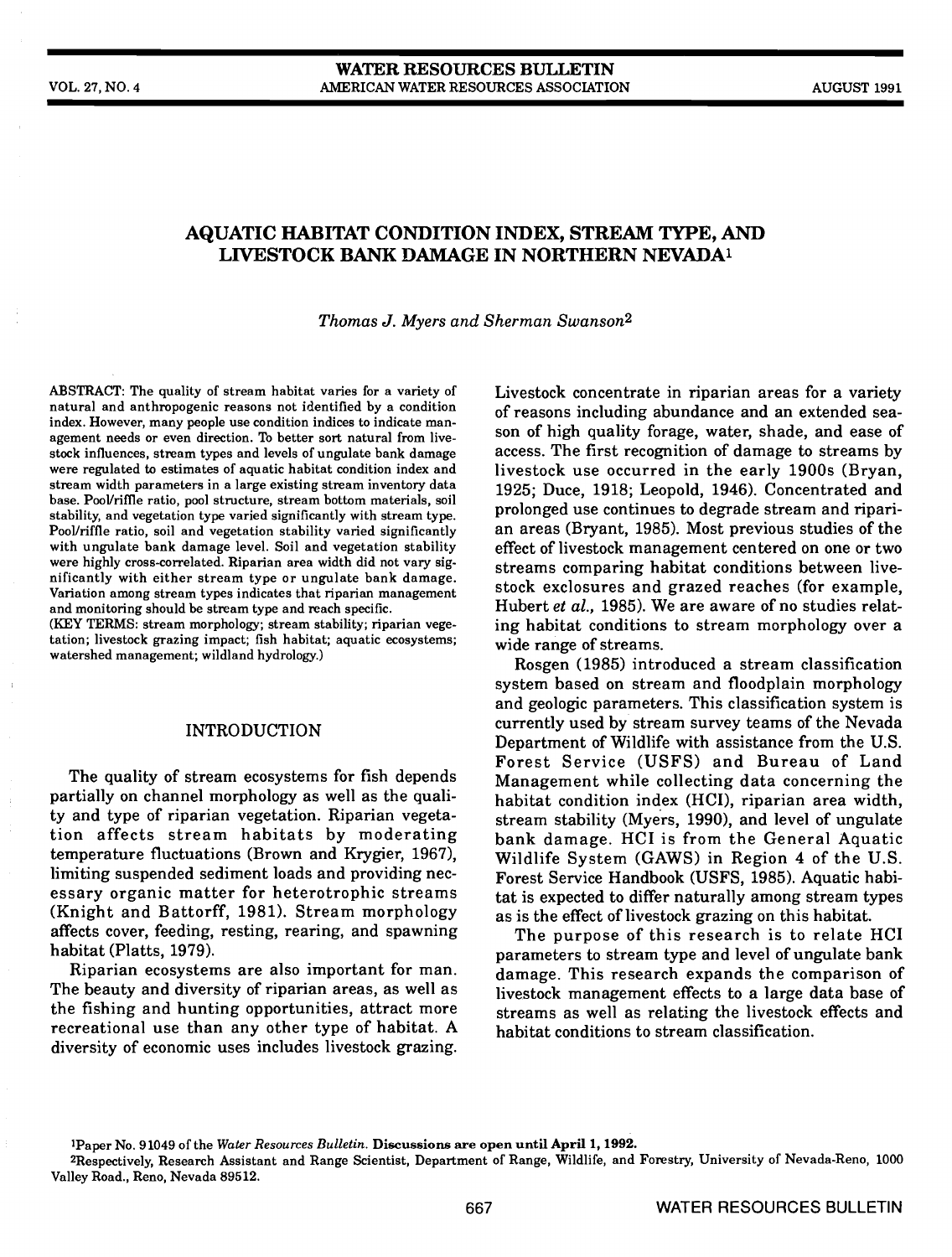# METHODS

### Data Base

Stream survey crews collected and measured the data used in this analysis in the Carson, Toiyabe, and Sweetwater Ranges of western Nevada from 1978- 1981 and in the Santa Rosa Range of northern Nevada from 1986-1988. This time spans a variety of flow conditions including drought and a series of three wet years (1982-1984) with prolonged high flows and extensive channel erosion. The crews measured pool/riffle ratio, percent pool structure, percent stream bottom, percent soil stability, and percent optistream bottom, percent soil stability, and percent opti-<br>mum vegetation type for the entire period, and per-<br>Ranges (the southern ranges). In the recent period cent vegetation stability from 1986-1988. Also they measured the width of the riparian area and deter- mined stream type in the Santa Rosa Range. Ungulate bank damage levels were determined for deep roots, the size, shape, and frequency of rocks. the entire period. Each sampling unit is a 200-foot stream reach divided into five equally spaced transects perpendicular to the stream thaiweg. Conditions of the watershed above the sampling unit could not be examined due to time and cost limitations and the goal of building a large data base of site specific conditions. The stream type (described below) is a representation of the basin geomorphology and, to a lesser extent, the management of the basin. Sites with beaver dams of anthropogenic effects (such as abandoned cars or roads in the streams) not accounted for in the ratings were removed from the database. The following paragraphs describe the parameters for which more detail may be found in the U.S. Forest Service Handbook Fisheries Habitat Surveys Handbook.

current flow (generally this is after the peak of spring  $\frac{1}{\sqrt{2}}$  percent soil stability. flow) that is a pool. Pool/riffle ratio was not converted into a rating of its proximity to 50/50 for this part of the study as normally done for the HCI evaluation. For these surveys, a pool was defined as any portion of a stream cross-section that has a measured surface velocity less than one foot per second.

Percent pool structure is the percent of pools that are high quality. These are pools rated 1, 2, or 3 (out higher value. of a possible five levels) by the procedure of the handbook (USFS, 1985). For the purpose of this analysis, a high quality pool is at least deeper than the average stream depth and longer or wider than the average stream width or equal to the average stream width with intermediate or better shelter. By definition, pools with intermediate shelter have cover over at least one quarter of the perimeter of the pool (USFS, 1985). The pooi structure rating parameters do not vary with stream size.

Percent stream bottom is the percent of stream cross-sections with stream bottom materials of gravel and/or cobbles that are considered to be preferred rearing or foraging habitat for salmonids. Gravel and cobbles include particle diameters from 0.3 to 30 centimeters (USFS, 1985). Clay, silt, sand, boulders, and bedrock decrease the suitability of the stream bottom.

The definition of percent soil stability changed during the years of survey. Initially, the crews rated a streambank as unstable if there was evidence of erosion within the previous year (as in Platts, 1979). The reported value was the percent of streambanks at the five transects within a sampling unit that did not have recent erosion. This definition prevailed in the Ranges (the southern ranges). In the recent period, crews rated streambanks on a scale of 1 to 4 representing poor to excellent conditions, respectively. The basis for these conditions is the density of plants with and existing signs of erosion (USFS, 1985). The reported value is a percent of optimum for the 10 stream banks. Optimum is a value equal to 40 (10x4), thus the rating ranges from 25 to 100 percent. This definition prevails in the data base for the Santa Rosa Range. The differing definitions are not compatible for analysis, so separate analyses and interpretation are performed.

 $\begin{array}{lll} \textit{max} & \textit{good, and excellent conditions, respectively.} \ \textit{Pool} & \textit{final} & \textit{excellent conditions, respectively.} \ \textit{Pool} & \textit{full} & \textit{final} & \textit{rel} & \textit{in} \ \textit{Pool} & \textit{full} & \textit{final} & \textit{final} & \textit{final} \end{array}$ Crews determined percent vegetation stability only in the Santa Rosa Range. This parameter rates the coverage of the bank by riparian vegetation and other nonerodible bank covers on a scale of 1 to 4 for poor to excellent conditions, respectively. Vegetation or other nonerodible bank material covers less than 25, 50, 80, or 100 percent of streambank surfaces for poor, fair, Calculation of the percent value is as described for

> Vegetation type for a sampling unit is the most common type observed. Crews rate each bank of a unit as follows: 1 for bare ground; 2 for grass and forbs; 3 for trees; and 4 for shrubs. For this analysis, the value analyzed is the mode, or the most commonly occurring value for the sampling unit. On units with two types being equal in occurrence, the choice is the

> The HCI is a mean of the six parameters. All parameters are used as they were described in previous sections except pool-riffle ratio. Pool-riffle ratio is converted into a rating that must be 50/50 to be 100 percent and declines as pooi area goes down or up from 50 percent of stream surface area.

> Riparian area width is the width of the riparian zone including the stream at a representative location along the sampled stream reach. The width includes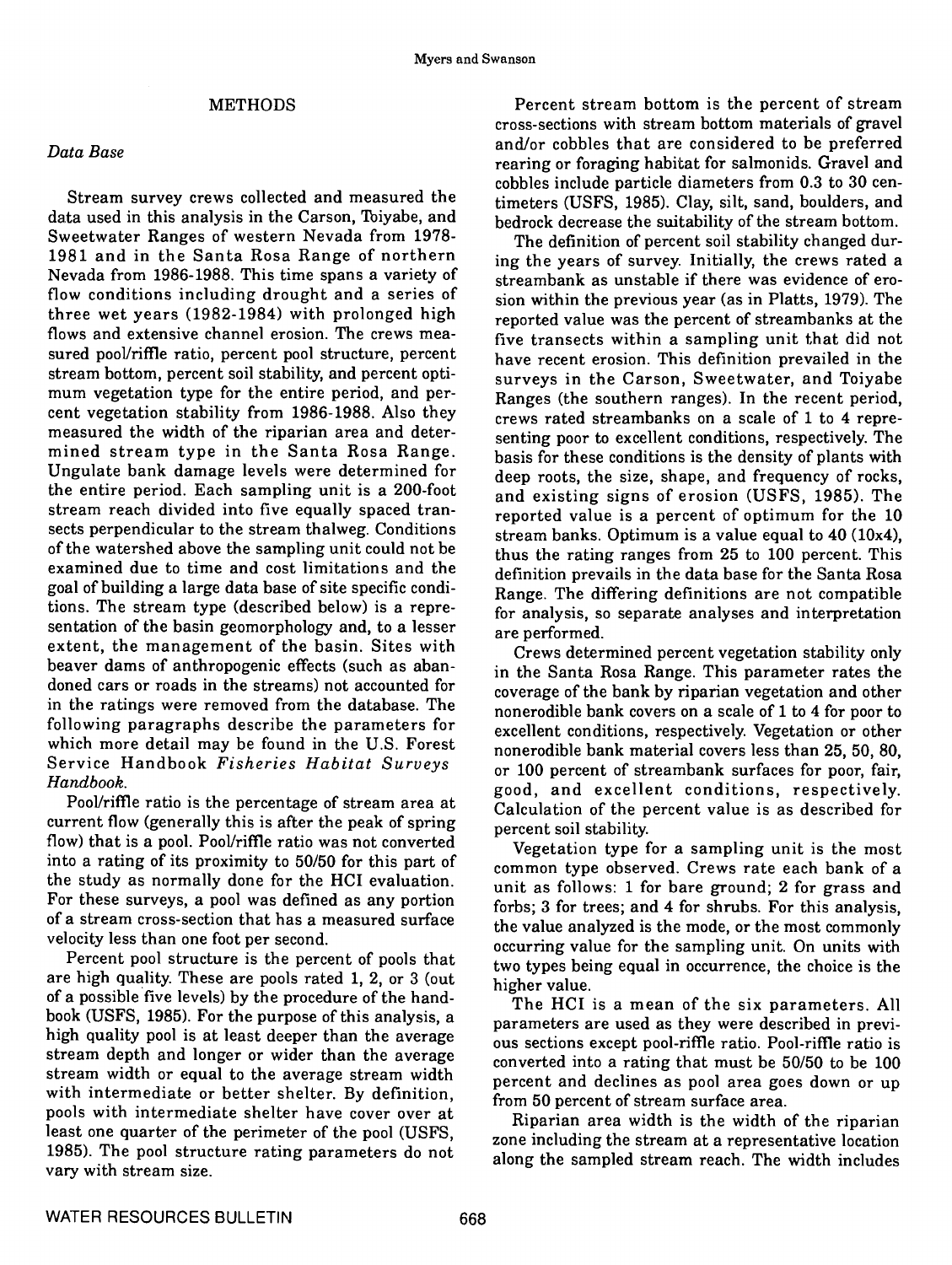all vegetation that, obviously, depends on the moisture of the stream.

The level of ungulate (predominately cattle) bank damage described in Table 1 is based on observed signs of grazing, trampling, and trailing. Banks rate 1 for excessive damage, 2 for high damage, 3 for moderate damage, and 4 for light to no damage. The bank damage level does not represent previous damage indicated by increased channel width and downcutting unless part of ongoing direct effects. No attempt was made to correlate these ratings to actual numbers of animals or other grazing management practices because of the impossibility of obtaining meaningful data. While actual dates vary, grazing seasons are generally in summer due to the harsh winter climate. To a limited degree, wildlife, such as deer, could have made some of the bank damage; however, elk are not present in any of these ranges. The ratings also are qualitative and subjective as they

depend on an observer's experience and judgment. These levels are used as a predictor to explain the variation in HCI parameters. Figure 1 shows the distribution of bank damage levels among the 721 study area stream reaches.

The stream type (Rosgen, 1985) represents the stream and floodplain morphology at the stream reach. The stream type classification uses hydraulic gradient, bed material size, width/depth ratio, sinuosity, valley confinement, and landform feature erodibility. Crews have typed the units only in the Santa Rosa Range. The first author visited the units in the southern ranges to assign stream types, and more than 50 units in the Santa Rosa Range to spot check the types determined by the crews. Stream type is used in the analysis as a predictor to explain variation in habitat condition parameters. Table 1 describes briefly each of the stream types found in this study. The stream type name is composed of a

| Type             | <b>General Description of Stream Type</b>                                                                                                                                                                         |
|------------------|-------------------------------------------------------------------------------------------------------------------------------------------------------------------------------------------------------------------|
| A2               | Stable, steep $(≥ 0.04)$ boulder and cobble channel in depositional landforms with steep side slopes, very deep, and very<br>well defined.                                                                        |
| A3               | Erodible, steep $(≥ 0.04)$ , coarse-grained channel with some fines in coarse depositional landforms with steep side slopes,<br>very deep, and very well confined.                                                |
| A4               | Erodible, steep $(20.04)$ fine-grained channel in very steep depositional landforms, very deep, and very well confined.                                                                                           |
| B1               | Stable moderate-gradient (0.025-0.04) small boulder channel in stable coarse-grained landforms, moderately entrenched<br>and confined.                                                                            |
| B <sub>2</sub>   | Stable moderate-gradient (0.015-0.04) cobble and coarse gravel channel in moderately steep coarse depositional landforms,<br>moderately entrenched and confined.                                                  |
| B3               | Unstable moderate-gradient (0.015-0.04) cobble-bed channel with a mixture of gravel, sand, and small boulders in coarse,<br>depositional landforms with unstable banks, moderately entrenched, and well confined. |
| <b>B4</b>        | Unstable moderate-gradient (0.015-0.04) gravel, sand, and silt channel in fine-textured noncohesive depositional landforms,                                                                                       |
| C <sub>3</sub>   | Low-gradient (0.005-0.01) gravel-bed channel with low terraces and fine-textured unstable banks, moderately entrenched,<br>and slightly confined.                                                                 |
| C <sub>4</sub>   | Low-gradient (0.001-0.005) sand-bed channel with low terraces and depositional fine-grained banks, moderately entrenched,<br>and slightly confined.                                                               |
| Level            | General Description of Ungulate Bank Damage                                                                                                                                                                       |
| $\mathbf{1}$     | Excessive damage - 76-100 percent bank damage, severe erosion and sloughing over entire bank because of completely<br>damaged vegetation, no recovery, erosion constant.                                          |
| $\boldsymbol{2}$ | High damage - 51-75 percent damage from heavy ungulate use, moderate to high bank erosion and sloughing, grazing does<br>not allow plant biomass recovery to 50 percent bank stability.                           |
| 3                | Moderate damage - 26-50 percent ungulate damage, some erosion and sloughing, < 1/2 of potential plant biomass remains.                                                                                            |
| 4                | Light to no damage - partial or no evidence of bank damage, 0-25 percent ungulate use, little or no erosion or sloughing, near<br>natural vegetation.                                                             |

TABLE 1. Stream Types and Levels of Ungulate Bank Damage in This Study.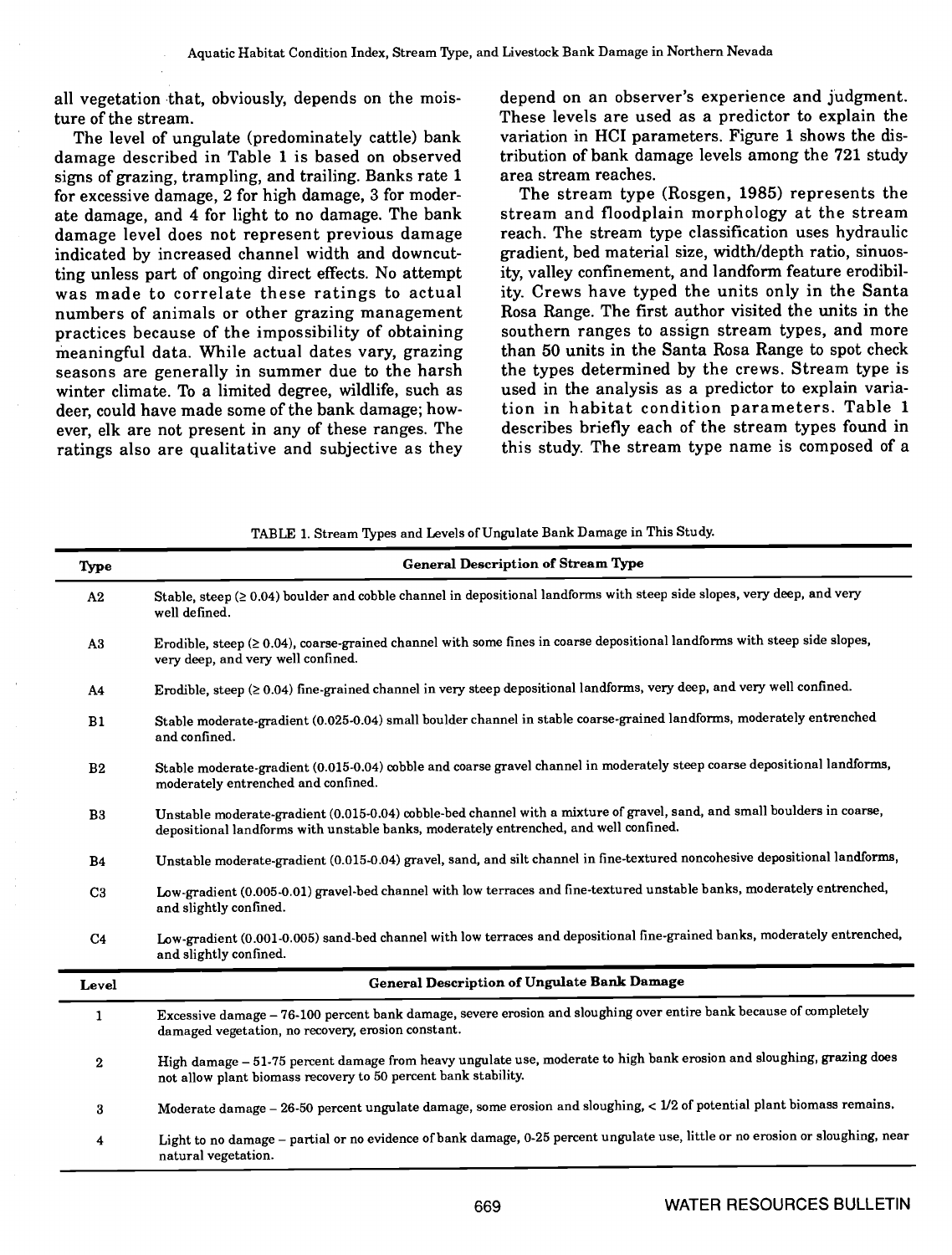

Figure 1. Distribution of Stream Types and Bank Damage Levels Among the 721 Analyzed Stream Reaches (4 = light to none, 3 = moderate,  $2$  = high, and 1 = excessive).

letter A, B, C, etc., and a number 1-6. In general A\_ streams are steep and well confined, B\_ streams are moderate in gradient, and C\_ streams have a low gradient and high sinuosity. Also, \_1 and \_2 stream channels are dominantly boulders and cobble; whereas \_3 and  $\angle$ 4 stream channels are dominately gravels and<br>sands. Figure 1 shows the frequency of occurrence of sands. Figure 1 shows the frequency of occurrence of these stream types.

# Statistical Analysis

Habitat condition parameters, expressed as a percent, are analyzed for variation with stream type and being fitted. Constants b0 to b34 are regression coeffi-<br>level of ungulate bank damage with multiple regres. cients. Independent variables A3, A4, B1, B2, B3, B4, level of ungulate bank damage with multiple regression analysis. The technique of indicator variables (Neter et al., 1985; Draper and Smith, 1981) in a multiple regression analysis of variance model is used

to determine variation with qualitative data. An indicator variable simply "indicates" whether a sampling unit is a given stream type or ungulate bank damage level with binary coding of 0 for no and 1 for yes. The fitted model follows:

$$
Y = b0 + b1*A3 + b2*A4 + ... + b8*C4 + b9*L3
$$
  
+ b10\*L2 + b11\*L1 + b12\*A3L3 + b13\*A3L2  
+ ... + b34\*C4L1

The dependent variable Y is the habitat parameter being fitted. Constants bO to b34 are regression coeffi-C3, and C4 are indicator variables for the given stream type and equal 1 if the sampling unit is the given stream type and 0 is not. Independent variables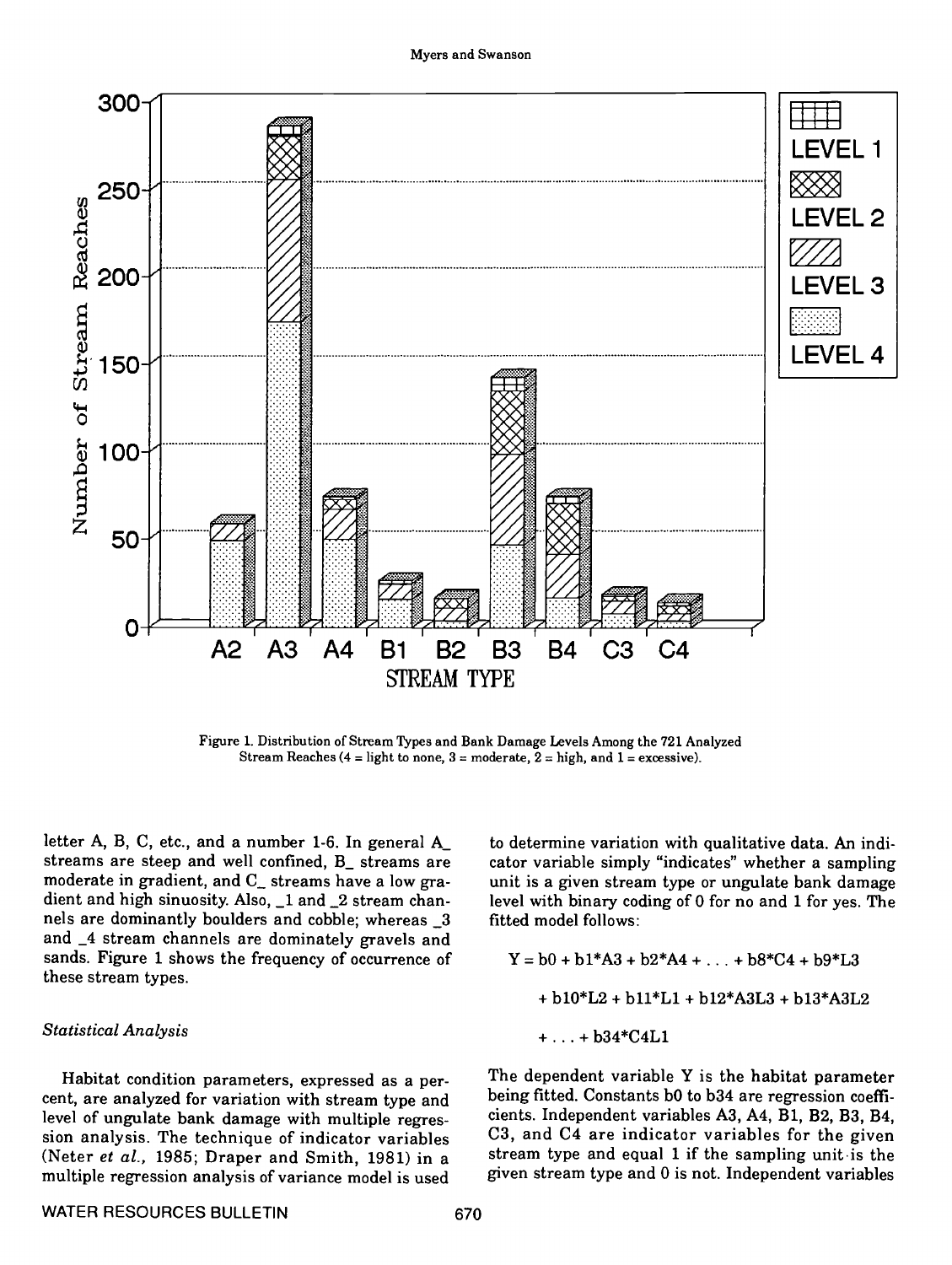L3, L2, and Li are indicator variables for the ungulate bank damage level. Independent variables A3L3 through C4Li are indicator variables representing the interactive effect of the given stream type and level of ungulate bank damage. The variable equals 1 if both are 1. Several interactive terms contain two or less observations and were dropped from the analysis because of multicollinearity. These were A2L2, A2L1, A4Li, BiL2, BiLl, B2Li, C3Li, and C4Li.

The regression model provides an analysis of variance model of the means of the given HCI parameter being fitted over stream type and level of ungulate bank damage. Stream type A2 and ungulate bank damage level 4 are the basis for analysis. The coefficients and their significance probabilities represent variation from these base levels. The results are an analysis of variance among stream type, ungulate bank damage levels, and interactive effects. The effect is accepted as significant at less than 10 percent probability of insignificance. Tables of mean values for each stream type, ungulate bank damage level, and combination are presented to aid interpretation of the analysis of variance from the multiple regression. The mean values are compared for significant differences  $(p<0.1)$  using the t-test for planned comparisons (Sokal and Rohlf, 1981). The relatively high p value was selected to balance the Type I and Type II errors, and to expose potential relationships for future inves-

tigation. Vegetation type is a qualitative rating that cannot be analyzed using regression analysis. Three-way and two-way contingency table analysis (Fienberg, 1981;

Everitt, 1977) is used to determine interactions among observations for stream type, level of ungulate bank damage, and vegetation type. Stream type and level of ungulate bank damage are explanatory variables, and vegetation type is a response variable (Fienberg, 1981, pg. 15).

### RESULTS AND DISCUSSION

### Pool/Riffle Ratio

Analysis of variance results indicate that pool/riffle ratio varies as a function of stream type and level of ungulate bank damage  $(p<0.01)$ . Table 2 shows that pool/riffle ratio variation occurs among groups of stream types. Pool/riffle ratio generally increases significantly as the gradient decreases from A\_ to C\_ streams as expected because velocity depends on gradient which is a stream type parameter. Based on the groups of means in Table 2, most of this increase occurs on stream types without ungulate bank damage. Variation of pool area reflects the requirement of streams to balance pools and riffles within geologic constraints (Yang, 1971). Because there is less energy to disperse as high velocity riffles, more of the lower gradient C\_ streams are low velocity pools.<br>The variation with ungulate bank damage level is

significant because the mean of the parameter increases significantly as the level changes among 4,

|                |                 | Level           |             |             |         |
|----------------|-----------------|-----------------|-------------|-------------|---------|
| Type           | (light to none) | з<br>(moderate) | 2<br>(high) | (excessive) | Average |
| A2             | 32.5Aa          | 49.0Ab          |             | $25.9*$     | 34.6A   |
| A3             | 38.4Ba          | 48.9Ab          | 57.0Ab      | 26.8Aa      | 42.5B   |
| A4             | 32.9ABa         | 46.5Ab          | 51.9Ab      | $40.7$ Aab  | 38.1AB  |
| B1             | 55.4Ca          | 50.6Aa          | $64.2*$     | 8.7Aa       | 53.1CDE |
| B2             | 55.9BCa         | 65.4ABa         | 61.1Aa      |             | 61.2DE  |
| B3             | 44.2Ba          | $49.1$ Aab      | 55.1Ab      | 32.0Aa      | 48.0C   |
| <b>B4</b>      | 55.1Ca          | 54.1Aa          | 52.4Aa      | 56.9Aa      | 53.8E   |
| C <sub>3</sub> | 56.4Ca          | 66.8Ba          | 70.9ABa     | $26.4*$     | 61.5F   |
| C <sub>4</sub> | 65.9Ca          | 41.0Aa          | 83.4Ba      | $100.0*$    | 64.7F   |
| Average        | 40.0a           | 50.5b           | 56.2c       | 38.8a       | 45.4    |

TABLE 2. Pool/Riffle Ratio Means (percent) for Stream Types and Levels of Ungulate Bank Damage. (Pool riffle ratio is expressed as a percent of stream surface area that is in a pool.)

#### NOTES:

1. Pool/riffle ratio is expressed as percent of stream surface area that is a pool.

2. Upper case letters indicate means that are not significantly different (p>O.l) among stream types (down columns), and lower case letters indicate means that are not significant different (p>O.l) among levels of ungulate bank damage (across rows). \* indicates mean that cannot be compared because of insufficient observations (n=1).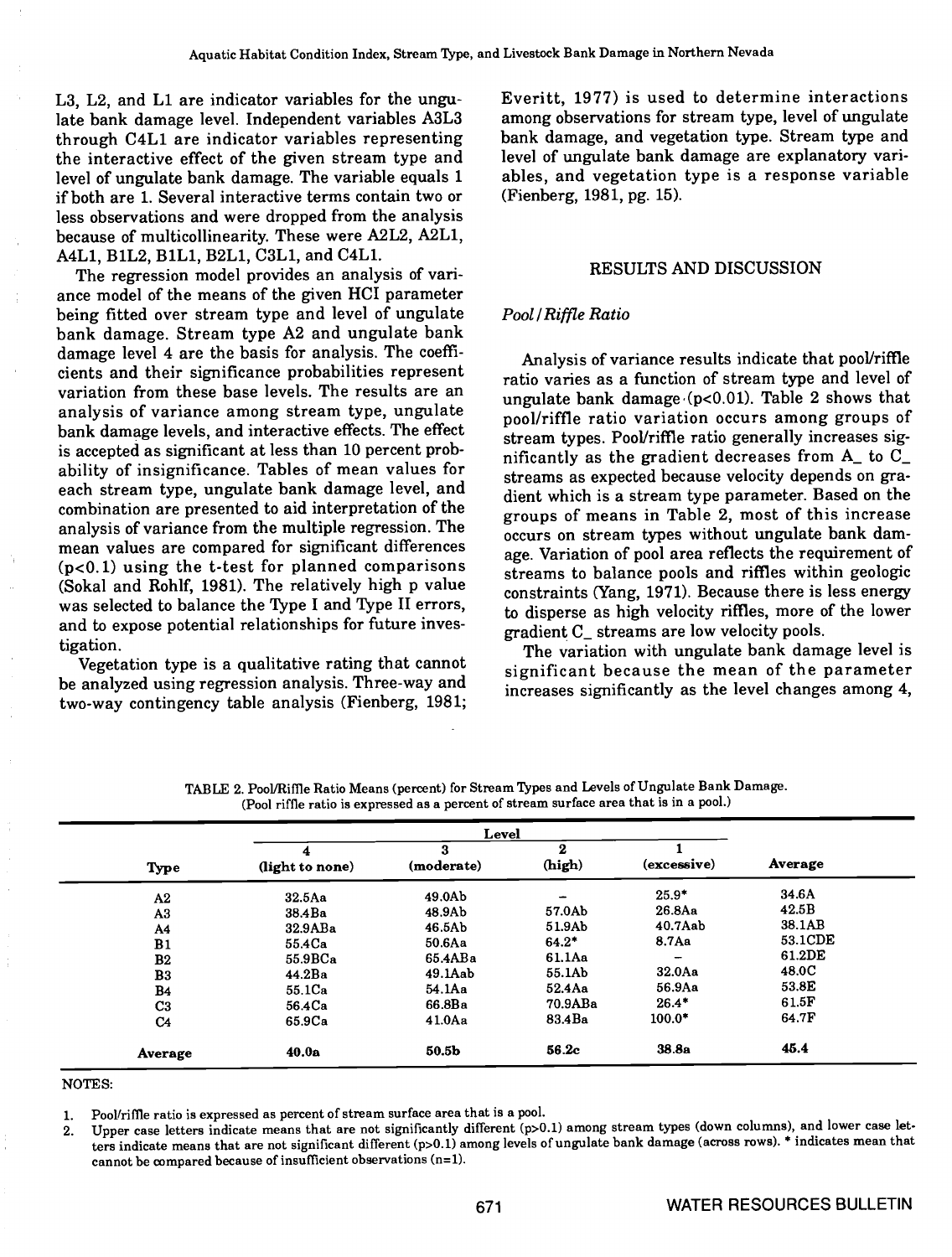3, or 2. Stream types A2, A3, A4, B3, and C3 especially reflect this trend, although it is not always signifi- cant because of small numbers of observations. Because this trend is consistent, the effect does not manifest itself in the interactions which are insignificant  $(p=0.52)$ . This indicates that stream bottom features that cause riffles are less abundant in heavily grazed streams. Physical damage by frequent grazing evidently does not allow the stable stream bottom features responsible for pool/riffle sequences (Yang, 1971) to form.

# Percent Pool Structure

The analysis of percent pooi structure includes only sampling units with pools so the number of cases decreases to 641. Analysis of variance results indicated that it varied significantly  $(p<0.01)$  with stream type, but not with level of ungulate bank damage  $(p=0.34)$ .

Table 3 shows that pool structure improves significantly from the A\_ to C\_ streams which corresponds This indicates that level of ungulate bank damage with decreasing gradient. The improvement is probably due to increased overhangs and greater variation in width because there is more opportunity for lateral migration with the decreased confinement of C streams. These factors of stream type are presumably more important than ungulate bank damage levels, which were insignificant.

# Percent Stream Bottom

Analysis of variance results indicate that percent stream bottom (of gravels and cobbles) varied significantly with stream type  $(p<0.01)$  and interactions (p=O.0l2). Comparison of the means reported in Table 4 reveals some patterns. First, the B\_ streams appear to have the highest percent stream bottom, while the C\_ streams appear to have the lowest. A2 percent stream bottom is also low, but this is probably due to boulders; whereas, A3, A4, B4, C3, and C4 are probably low due to sands and silt. Second, two of the three number 4 types (B4 and C4) have the lowest values in their letter class. These apparent patterns simply indicate that low-gradient streams, which are most prone to sediment deposition, and streams with fine bank and bottom materials, have the smallest amount of suitable bottom materials.

The ungulate bank damage level was insignificant (p=O.28), but the interactions were significant because the groups of similar means among levels of ungulate bank damage appear to differ among stream types. may affect the bottom structure differently among stream types. Types A2, A4, B3, and C4 are significantly affected by livestock grazing. Table 3 shows that Type A3 is similar to A4; percent stream bottom increases as ungulate bank damage increases. In Type A3, the increase is consistent, but not significant. In A4, the increase is significant between Level 4 and 3, but not consistent among Levels 3, 2, and 1.

|                | Level              |                 |                    |             |                   |
|----------------|--------------------|-----------------|--------------------|-------------|-------------------|
| Type           | (light to none)    | я<br>(moderate) | $\bf{2}$<br>(high) | (excessive) | Average           |
| A2             | $22.0$ Aa          | 37.9ABb         |                    | $0.0*$      | 23.7A             |
| A3             | 29.1Ba             | 33.2Ab          | 26.8Ab             | 29.0Ab      | 30.0 <sub>B</sub> |
| A4             | 29.8ABa            | 24.3Aa          | 24.4Aa             | 60.0Aa      | 29.1ABC           |
| B1             | 27.3ABa            | 50.7Cb          | $43.0*$            | 48.7Aab     | 35.6CD            |
| B <sub>2</sub> | 35.3ABCa           | 13.3Aa          | $42.5$ Aca         |             | 31.0ABCD          |
| B <sub>3</sub> | 37.5 <sub>Ca</sub> | 44.7Bab         | 49.3Cb             | $25.4$ Aa   | 42.5D             |
| <b>B4</b>      | 44.5 <sub>Ca</sub> | 40.7Ba          | 34.5ABa            | 26.2Aa      | 38.5D             |
| C <sub>3</sub> | 39.7BCa            | 61.1C           | 46.1ABCa           | $100.0*$    | 53.0E             |
| C <sub>4</sub> | 56.2BCa            | 56.7BCa         | $81.2\text{Da}$    | $0.0*$      | 58.4E             |
| Average        | $30.6+$            | 38.6            | 38.4               | 31.8        | 34.0              |

TABLE 3. Percent Pool Structure Means for Stream 1ype and Levels of Ungulate Bank Damage.

NOTE:

1. Upper case letters indicate means that are not significantly different (p>O.l) among stream types (down columns), and lower case letters indicate means that are not significant different (p>O.l) among levels of ungulate bank damage (across rows). \* indicates mean that cannot be compared because of insufficient observations (n=1).

+Significance is not indicated for level average because p>0.1 in the analysis of variance.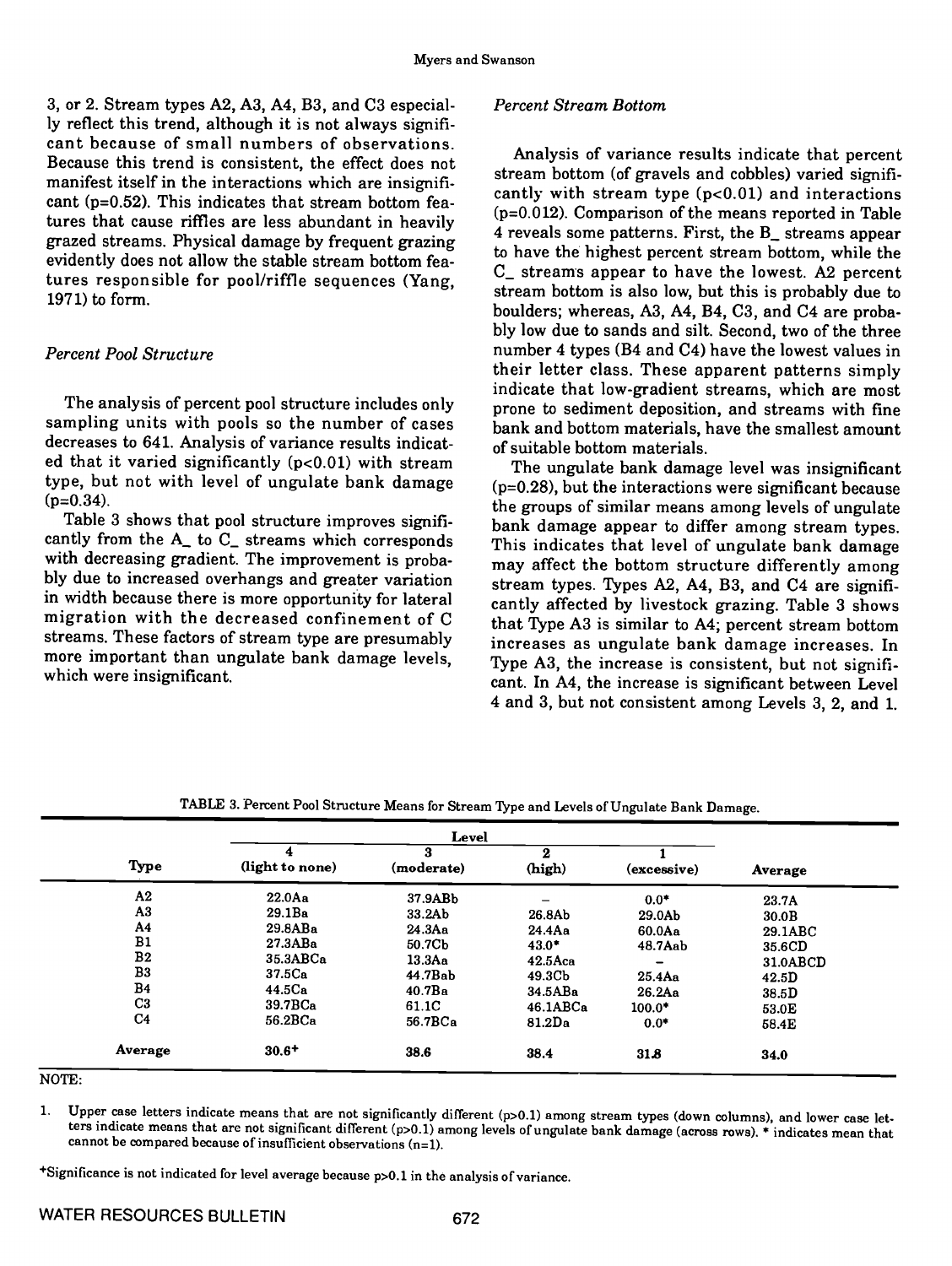|                |                    | Level      |          |                 |                |  |
|----------------|--------------------|------------|----------|-----------------|----------------|--|
|                | 4                  | 3          | $\bf{2}$ |                 |                |  |
| <b>Type</b>    | (light to none)    | (moderate) | (high)   | (excessive)     | <b>Average</b> |  |
| A2             | 55.4Bb             | $43.0$ Aa  |          | $43.0*$         | 53.5B          |  |
| A <sub>3</sub> | 66.4Ca             | 68.3Ba     | 71.5Aa   | 79.7Aa          | 67.6E          |  |
| A4             | 53.6Ba             | 72.5BCb    | 65.4Ab   | 74.0Ab          | 59.6C          |  |
| B1             | 71.5 <sub>Ca</sub> | 66.2BCa    | $76.0*$  | 70.0Aa          | 70.3EF         |  |
| B <sub>2</sub> | 66.3BCa            | 65.0BCa    | 78.2Aa   | $\qquad \qquad$ | 70.8EF         |  |
| B <sub>3</sub> | 74.7Cb             | 77.8Cb     | 67.6Aa   | 72.8Aab         | 74.2F          |  |
| <b>B4</b>      | 65.3Ca             | 65.6BCa    | 66.1Aa   | 61.0a           | 65.4DEF        |  |
| C <sub>3</sub> | 58.0BCa            | 69.8BCa    | 50.0a    | $45.0*$         | 61.5CD         |  |
| C <sub>4</sub> | 18.3Aa             | 39.0Ab     | 32.3a    | $0.0*$          | 28.0A          |  |
| Average        | $64.0^{+}$         | 69.3       | 67.0     | 69.8            | 66.0           |  |

| TABLE 4. Percent Stream Bottom Means for Stream, Type, and Level of Ungulate Bank Damage. |
|-------------------------------------------------------------------------------------------|
|-------------------------------------------------------------------------------------------|

NOTE:

1. Upper case letters indicate means that are not significantly different (p>O.l) among stream types (down columns), and lower case letters indicate means that are not significant different  $(p\ge 0.1)$  among levels of ungulate bank damage (across rows).  $*$  indicates mean that cannot be compared because of insufficient observations (n=1).

+Signifjcance is not indicated for level average because p>0.1 in the analysis of variance.

This trend implies that increasing livestock use causes more gravel, a desirable stream bottom material, to enter the reaches of these types from the naturally unstable banks. Presumably, the migrations of gravel out of steep reaches causes a net decrease between disturbances. Percent stream bottom does not decrease significantly with ungulate bank damage for the steeper stream types (A\_s) because fine-grained sediment inflow does not settle in the streams with steeper gradients. The increased fine sediment moves downstream to lower gradients where it settles and decreases the percent stream bottom without regard to local grazing conditions. The means of B\_ and C\_ streams do not show a consistent pattern with level, indicating dependence on upstream conditions.

# Percent Soil Stability

The definition of percent soil stability changed in 1986; therefore, two separate analyses were complet- ed. Stream type and level of ungulate bank damage are significant in both the southern ranges  $(p<0.01)$ and  $p=0.02$ ) (Table 5) and the Santa Rosa Range stream types A4, B4, and C4 show a larger (signifi-<br>( $p=0.07$  and  $p<0.01$ ) (Table 6). Interactions are signifi- cant) decrease in plant or other nonerodible bank  $(p=0.07$  and  $p<0.01$ ) (Table 6). Interactions are significant in the Santa Rosa Range  $(p=0.02)$ , but not in the southern ranges ( $p=0.41$ ). Some stream types ( $\angle 3$  and types.<br>4 types) are inherently less stable, by definition, Simple regression between this parameter and per- $\pm 4$  types) are inherently less stable, by definition, because channel and bank materials differ by stream type (Rosgen, 1985), and bank stability differs by particle size composition (Hooke, 1979).

The low probability values for significance of ungulate bank damage levels are expected. Livestock

trample banks which increases erosion and instability. Increased bank damage corresponds with increased instability. The average stability in the southern ranges for heavy livestock damage (Level 1) is only 49 percent compared with 68 percent for excellent conditions (Level 4). The effect appears similar in the Santa Rosa Range where stability increases from 26 to 60 percent, respectively.

# Percent Vegetation Stability

Data for this parameter have been collected only since 1986 in the Santa Rosa Range; therefore, the variance results indicate that percent vegetation stability varies significantly with level of ungulate bank damage ( $p<0.01$ ) and interactions ( $p=0.77$ ), but not with stream type (p=0.l3) (Table 7). These results indicate that vegetation stability improves with decreased ungulate bank damage. Damage to vegetation is one of the indicators of level of ungulate bank damage. The interactions term is significant because stream types A4, B4, and C4 show a larger (significover with ungulate bank damage than do other types.

cent soil stability shows a 76.8 percent correlation. The coefficient for vegetation stability was 0.91 with probability <0.01. This indicates that, for every 1 percent decrease in vegetation stability, there is a 0.91 percent decrease in soil stability. The high correlation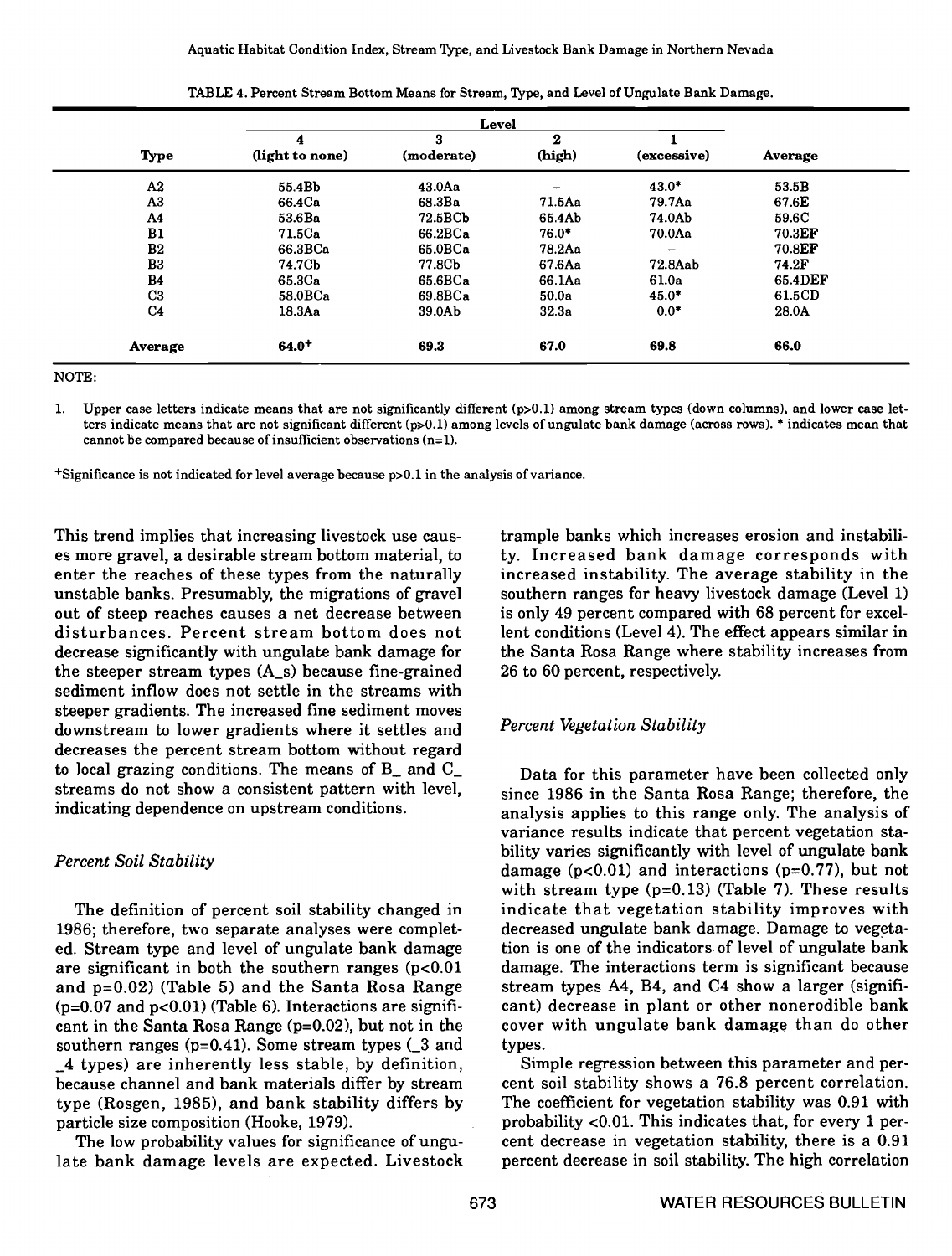#### Myers and Swanson

|                |                          | Level           |                          |                          |         |  |  |
|----------------|--------------------------|-----------------|--------------------------|--------------------------|---------|--|--|
| <b>Type</b>    | 4<br>(light to none)     | 3<br>(moderate) | 2<br>(high)              | (excessive)              | Average |  |  |
| A2             | 85.0Da                   | 66.7Aba         |                          | $40.0*$                  | 81.4B   |  |  |
| A3             | 65.1ABb                  | 61.6Bb          | 61.0Aab                  | $45.0$ Aa                | 63.2B   |  |  |
| A4             | 71.9BCa                  | 73.3Ba          | $60.0*$                  | 55.0Aa                   | 71.1B   |  |  |
| B1             | $\overline{\phantom{0}}$ | 47.5Aa          | $\overline{\phantom{m}}$ | $45.0$ Aa                | 46.7A   |  |  |
| B <sub>2</sub> | -                        | $50.0*$         | 75.0Aa                   | $\overline{\phantom{m}}$ | 66.7AB  |  |  |
| B <sub>3</sub> | 86.0CDb                  | $44.0$ Aa       | 55.0Aa                   | 50.0Aa                   | 54.0A   |  |  |
| B4             | 52.9Ab                   | 48.6Aa          | 58.6Aa                   | 43.3Aa                   | 52.1A   |  |  |
| C3             | 100.0Db                  | $40.0$ Aa       | $40.0*$                  | $90.0*$                  | 68.3B   |  |  |
| C <sub>4</sub> | 95.0Db                   | $40.0$ Aa       | -                        | -                        | 67.5A   |  |  |
| Average        | 68.4b                    | 55.1            | 58.4a                    | 49.0a                    | 63.9    |  |  |

TABLE 5. Percent Soil Stability Means for Stream Type and Level of Ungulate Bank Damage (Southern Ranges).

NOTE:

Upper case letters indicate means that are not significantly different (p>O.l) among stream types (down columns), and lower case let- $\mathbf{1}$ ters indicate means that are not significant different (p>O.1) among levels of ungulate bank damage (across rows). \* indicates mean that cannot be compared because of insufficient observations  $(n=1)$ .

TABLE 6. Percent Soil Stability Means for Stream Type and Level of Ungulate Bank Damage (Santa Rosa Range).

|                | Level           |                    |           |                          |         |  |
|----------------|-----------------|--------------------|-----------|--------------------------|---------|--|
|                | 4               | з                  | 2         |                          |         |  |
| Type           | (light to none) | (moderate)         | (high)    | (excessive)              | Average |  |
| A2             | 48.6Aa          | 58.1BCDa           | -         | $\overline{\phantom{m}}$ | 50.2A   |  |
| A3             | 58.4Bb          | 59.8CDb            | $50.7$ Aa |                          | 58.2B   |  |
| A <sub>4</sub> | 72.9Cb          | 51.9BCa            | 47.5Aa    |                          | 61.1B   |  |
| B1             | 50.4Aa          | $87.5*$            | $55.0*$   | $\overline{\phantom{0}}$ | 53.1AB  |  |
| B <sub>2</sub> | 68.3BCDa        | 68.3Da             | $50.0$ Aa | -                        | 62.2B   |  |
| B <sub>3</sub> | 62.7BDa         | 61.1Da             | 59.3Ba    | -                        | 61.4B   |  |
| <b>B4</b>      | 66.9Db          | 48.7Ba             | 54.9ABa   | $27.5*$                  | 55.3AB  |  |
| C <sub>3</sub> | 63.8BCDa        | 65.3 <sub>Da</sub> | $37.5*$   |                          | 62.8B   |  |
| C <sub>4</sub> | 77.5Db          | $40.0$ Aa          | 53.1ABa   | $25.0*$                  | 52.5AB  |  |
| Average        | 59.5c           | 58.7c              | 53.9b     | 26.2a                    | 58.2    |  |

NOTE:

1. Upper case letters indicate means that are not significantly different (p>O.l) among stream types (down columns), and lower case letters indicate means that are not significant different (p>O.l) among levels of ungulate bank damage (across rows). \* indicates mean that cannot be compared because of insufficient observations  $(n=1)$ .

between these parameters is probably related to the great similarity in their definition. The high significance of the livestock term indicates that vegetation (and soil) stability closely relate(s) to grazing bank damage. However, the significance of the interactions term is that stream types respond differently to grazing bank damage. Especially for some stream types, improved conditions for vegetation will improve the soil stability. For example, this implies that improved flow conditions that improve riparian vegetation will<br>resolutions (Fienberg, 1981, pg. 59) because the extremely high p<br>provide an additional baseful for extremely intensity (Fienberg, 1981, pg. 59) because the extremely h provide an additional benefit of improving soil stability.

# Vegetation 7ype

Based on the expectation that stream type has the major effect on vegetation type, the three-way contingency table analysis (Table 8) model numbers 1, 4, 7, and 8 are the chosen hierarchy (Fienberg, 1981). Even though the difference in maximum likelihood values between Models 7 and 8 (19.87) is significant with nine degrees of freedom, Model 7 is the selected model value indicates the model provides an excellent fit to the observed data. Two-way contingency table analysis (not shown) tested independence between stream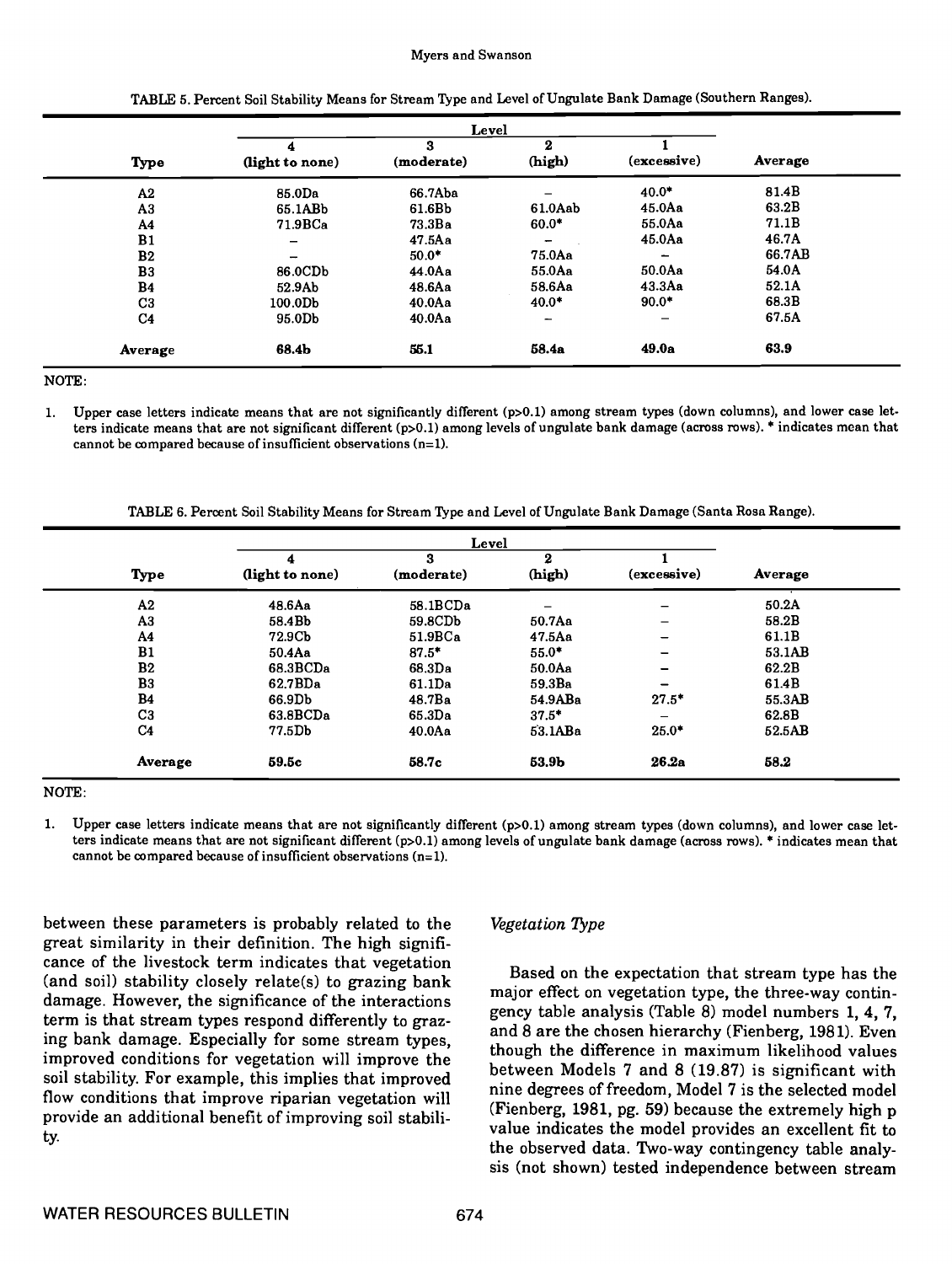|                |                 | Level      |          |                          |         |  |
|----------------|-----------------|------------|----------|--------------------------|---------|--|
|                | 4               | 3          | $\bf{2}$ |                          |         |  |
| Type           | (light to none) | (moderate) | (high)   | (excessive)              | Average |  |
| A2             | 53.6Aa          | 69.4Bb     | -        | -                        | 56.2    |  |
| A3             | 62.8Bb          | 61.8BCb    | 53.0Aa   | -                        | 61.6    |  |
| A4             | 76.8Cb          | 59.2ABCa   | 55.8Aa   | $\overline{\phantom{0}}$ | 67.0    |  |
| B1             | 53.6Aa          | $72.5*$    | $52.5*$  | $\overline{\phantom{a}}$ | 54.8    |  |
| B <sub>2</sub> | 74.2BCb         | 74.2Cb     | 49.2Aa   | -                        | 65.8    |  |
| B <sub>3</sub> | 66.4Bb          | 63.0BCb    | 59.3Ab   |                          | 63.8    |  |
| B <sub>4</sub> | 68.3BCb         | 55.7Aa     | 59.8Aa   | $27.5*$                  | 59.9    |  |
| C <sub>3</sub> | 66.2BCa         | 61.2BCa    | $45.0*$  | $\overline{\phantom{0}}$ | 62.2    |  |
| C <sub>4</sub> | 77.5BCb         | $42.5$ Aa  | 53.1Aa   | $35.0*$                  | 54.2    |  |
| Average        | 63.4b           | 61.5b      | 56.8b    | 31.2a                    | 61.6    |  |

TABLE 7. Percent Vegetation Stability Means for Stream Type and Level of Ungulate Bank Damage.

NOTE:

1. Upper case letters indicate means that are not significantly different (p>O.l) among stream types (down columns), and lower case let. ters indicate means that are not significant different (p>0.1) among levels of ungulate bank damage (across rows). \* indicates mean that cannot be compared because of insufficient observations (n=1).

type and vegetation type for streams without ungulate bank damage (Level=4). The result was highly significant  $(p<0.01)$  with a maximum likelihood test statistic of 76.31 and probability <0.01. These results indicate that vegetation depends on stream type. For example, the data show that the highest frequency (25 percent) of shrubs occurs on stream types B3 and C4. The highest frequencies (20 percent) of trees occurs along stream types A3 and B3. It should be noted that bare ground is the dominant type on almost 50 percent of all sampling units. Stream type is probably significant because of differing soil types, floodplain morphologies (Harris, 1987), valley confine- ments, and elevation.

TABLE 8. Three-Way Contingency Table Analysis Maximum Likelihood Test Statistics  $(\chi^2)$  for Vegetation Type.

| Number   | Model          | $c^2$ | Р    | df  |
|----------|----------------|-------|------|-----|
| 1+       | [T] [L] [V]    | 222.2 | 0.01 | 129 |
| 2        | $[T]$ $[IV]$   | 200.0 | 0.01 | 120 |
| $3+$     | $[L]$ $[TV]$   | 149.8 | 0.01 | 105 |
| 4        | [TL][V]        | 142.7 | 0.01 | 105 |
| 5        | [TV][LV]       | 127.6 | 0.02 | 96  |
| 6        | [TL] [LV]      | 120.5 | 0.05 | 96  |
| $7^{+*}$ | [TL][TV]       | 70.3  | 0.80 | 81  |
| $8+$     | [TL] [LV] [TV] | 50.5  | 0.97 | 72  |

#### NOTE:

[T], stream type; [L], level of ungulate bank damage; [V], vegetation type; combinations represent interactive effects.

+Chosen hierarchy.

\*Chosen model.

### Habitat Condition Index

Components of the aquatic habitat condition index differ between the southern ranges and the Santa Rosas where percent vegetation stability was added. However, analysis of variance results indicated very similar habitat condition for the two study subareas. In both areas, level of ungulate bank damage was highly significant  $(p<0.01)$ , and in neither was there significant interaction (p=0.88 for the southern ranges and 0.24 for the Santa Rosas). Stream type was significant  $(p<0.01)$  for the Santa Rosas, but not for the southern ranges  $(p=0.18)$ .

Because of this similarity and to save space, mean HCI ratings for stream type and level of ungulate bank damage are shown in Table 9 for the Santa Rosas only. The Santa Rosa data are shown because of the somewhat larger data set and the inclusion of all HCI variables. The significance of level of ungulate bank damage appears to be caused by only two reaches in Level 1. These usually low HCI ratings for one B4 and one C4 Level 1 stream reach may not represent a large enough sample size for interpretation. The other levels, each with 70 or more samples per level, are not significantly different. In the southern ranges, Levels 3, 2, and 1 are not different  $(55.3 =$  $58.3 = 55.4$ , respectively); where, Level 4 is lower (50.2). Apparently the effect of the lower pool-riffle ratio of the Level 4 reaches overcomes that of the higher soil stability. Table 9 also shows few significant differences

among stream types. Both C4 and A2 HCI values are lower than most others although probably for different reasons. The pool-riffle ratio and percent pool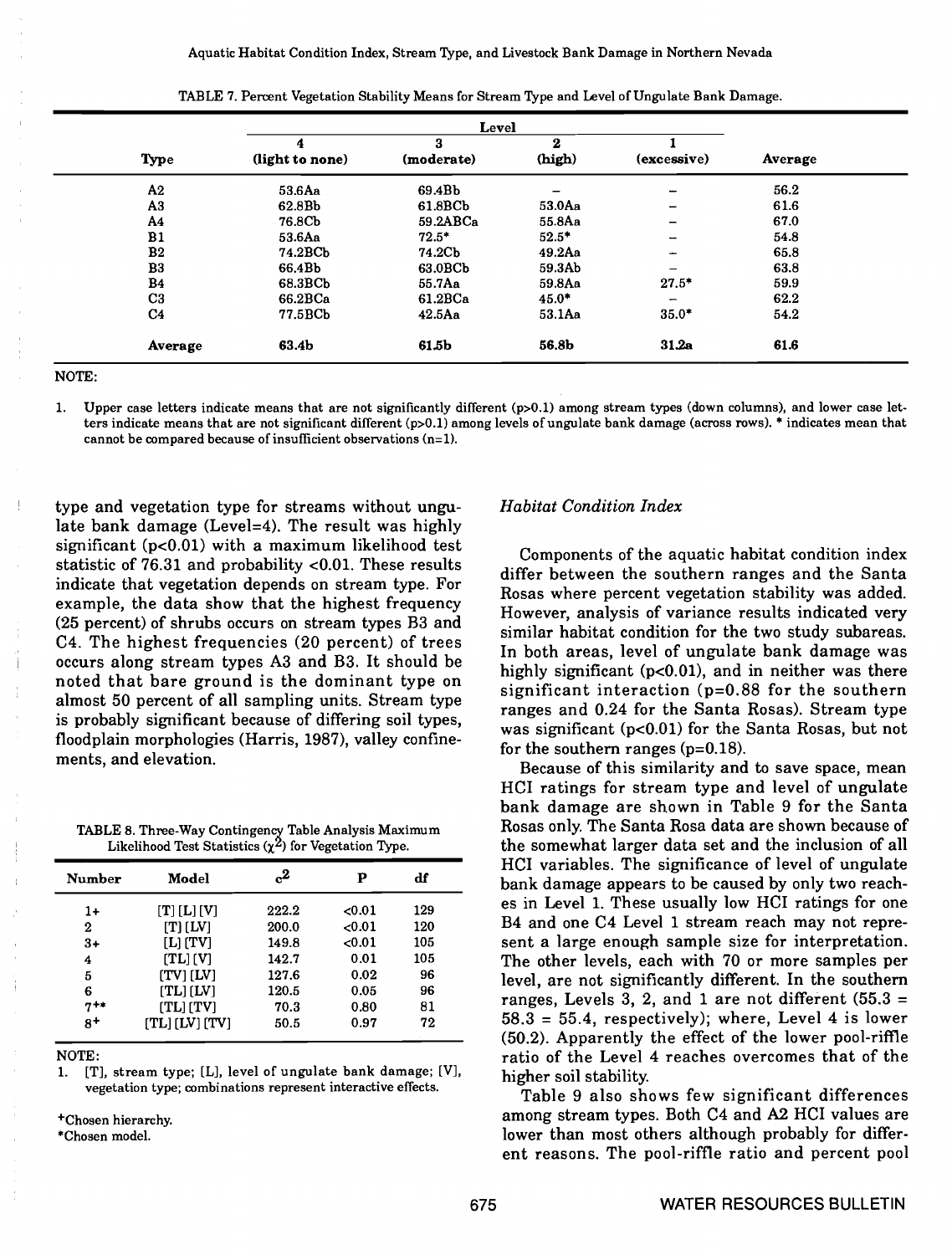|                |                 | Level           |             |                          |         |
|----------------|-----------------|-----------------|-------------|--------------------------|---------|
| <b>Type</b>    | (light to none) | з<br>(moderate) | 2<br>(high) | (excessive)              | Average |
| A2             | $43.3Aa^{+}$    | 47.3ABa         |             | -                        | 43.97B  |
| A3             | 54.4Ba          | 54.7ABa         | $48.7$ Aa   | -                        | 53.98C  |
| A <sub>4</sub> | 57.6Ba          | 52.5ABa         | 51.4Aa      | -                        | 54.8CD  |
| B1             | 51.2AB          | $69.6*$         | $53.85*$    | $\overline{\phantom{0}}$ | 52.6ACD |
| B <sub>2</sub> | 65.1Ba          | 53.4ABa         | 53.62Aa     | $\overline{\phantom{0}}$ | 57.4CD  |
| B <sub>3</sub> | 58.6Ba          | 57.0ABa         | 56.97Aa     | -                        | 58.0D   |
| <b>B4</b>      | 60.8Bb          | 51.2ABab        | 50.71Aa     | 23.03*                   | 52.7C   |
| C <sub>3</sub> | 56.0Ba          | 61.6Ba          | $41.85*$ a  | $\overline{\phantom{0}}$ | 58.0CD  |
| C <sub>4</sub> | 51.7ABa         | 39.1Aa          | 48.43Aa     | $14.17*$                 | 43.3AB  |
| Average        | 54.7b           | 54.8b           | 51.8b       | 18.6a                    | 54.1    |

TABLE 9. Habitat Condition Index Means for Stream 'Irpe and Level of Ungulate Bank Damage in the Santa Rosas.

+Upper case letters indicate means that are not significantly different (p>O.1) among stream types (down columns), and lower case letters indicate means that are not significant different (p>O.l) among levels of ungulate bank damage (across rows). \* indicates mean that cannot be compared because of insufficient observations (n=1).

structure are very low for A2, and they are very high for C4; whereas, the percent stream bottom is just the reverse for these very different stream types. The tendency for different parameters of HCI to vary differently among stream types and levels of ungulate bank damage probably causes there to be fewer significant research, which more immediated server i continue differences for the index than for the individual parameters.

# Riparian Area Width

Analysis of variance shows that riparian area width does not vary significantly with stream type  $(p=0.22)$ , level of ungulate bank damage  $(p=0.22)$ , or interactions (p=O.62). This is surprising because stream classification identifies differing landforms and because the vegetation type depends on the stream type. A\_ streams, confined in the bottom of steep canyons, should have a narrower riparian zone than  $C<sub>n</sub>$  streams with their flat, alluvial, meandering configuration. This analysis suggests that something other than confinement controls the width of riparian zones in flatter landforms. Perhaps the C\_ streams are recharging the ground water; hence, the level of stream type specific. By classifying stream reaches ground water decreases moving away from the stream (Ponce and Lindquist, 1990). Another possibility is that C<sub>r</sub> streams are located in downcut reaches and that target specific attainable changes. Clear statehave reclaimed only a relatively narrow floodplain. This could limit the width of the riparian zone in C\_ streams.

## **CONCLUSION**

This research confirmed many relationships that have been understood intuitively, or from other riparian research, with more limited data bases. Pool/riffle and percent soil stability were found to differ significantly with stream type as expected. Also, pooVriffle ratio and soil and vegetation stability varied significantly with the level of ungulate bank damage. Soil and vegetation stability were highly cross-correlated. Vegetation type was found to vary significantly with stream type with a strong interactive effect with livestock.

Because soil stability correlates with vegetation stability and both relate to ungulate bank damage, improvement of streambank stability depends on livestock management. Efforts at bank stabilization should include managing for vegetation. When selecting species objectives, a manager must consider site conditions as defined by stream type, climate, flow regime, and soil conditions on each fluvial surface (Kovalchik, 1987).

These results indicate that management must be and studying the nature and response potential of different stream types, managers can write objectives ment of attainable objectives is a fundamental first step to efficient riparian management. For example, when attempting to adjust pool/riffle ratios, managers must realize the limits. The gradient of A\_ streams requires that much of the length of the stream must be high velocity to dissipate energy; therefore, more